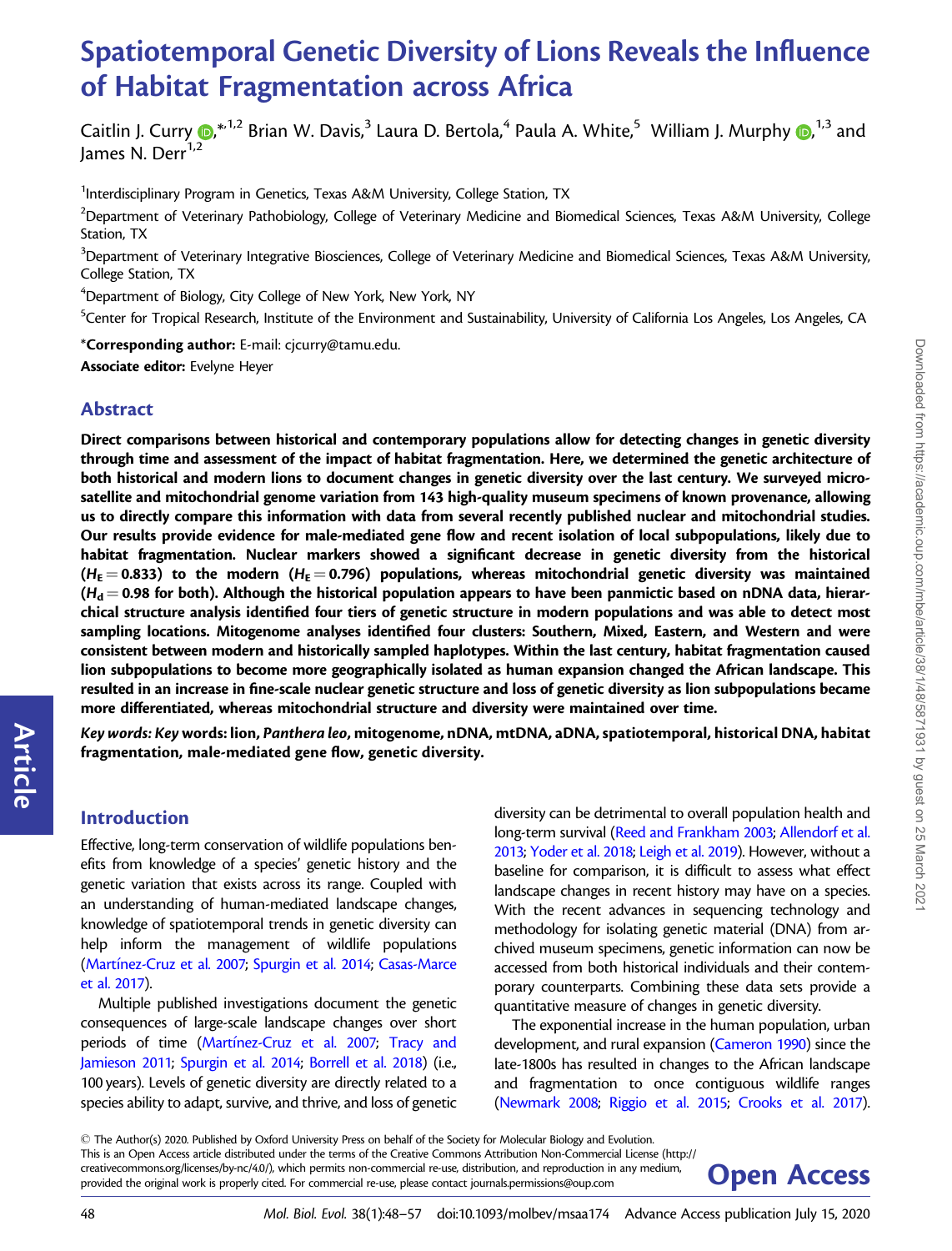<span id="page-1-0"></span>Table 1. Historical Versus Modern Genetic Diversity for nDNA and mtDNA.

| nDNA             | <b>Historical</b> |       | Modern                        |       | Significance | Trend |
|------------------|-------------------|-------|-------------------------------|-------|--------------|-------|
|                  | N                 | 143   | N                             | 135   |              |       |
| (nine msat loci) | $H_{\rm F}$       | 0.833 | $H_{\scriptscriptstyle\rm F}$ | 0.796 | ***          |       |
|                  | А                 | 15    | A                             | 11.6  | ***          |       |
|                  | PA                | 6.2   | PA                            | 1.2   | ***          |       |
|                  | М                 | 0.41  | M                             | 0.32  | ***          |       |
| mtDNA            | N                 | 102   | N                             | 19    |              |       |
| $(280$ SNPs)     | S                 | 280   | s                             | 258   |              |       |
|                  | π                 | 0.222 | π                             | 0.258 | n.s.         |       |
|                  | $H_d$             | 0.98  | $H_d$                         | 0.98  | n.s.         |       |
|                  | н                 | 74    | н                             | 17    |              |       |
|                  | PМ                | 22    | PM                            | 1     |              |       |

NOTE.—N, sample size;  $H_E$ , expected heterozygosity; A, allelic richness; PA, private alleles; M, Garza-Williamson index; s, segregating sites;  $\pi$ , nucleotide diversity;  $H_{\rm{d}}$ , haplotype diversity; H, number of haplotypes; PM, private mutations; SNP, single nucleotide polymorphism. Trend is based on statistical significance from a comparison of means.  $H_E$ , A, PA, and M had a P value <0.005 (\*\*\*) indicating a downward trend ( $\parallel$ ) from historical to modern. The P value for  $\pi$  and  $H_d$  was  $>$ 0.05 (n.s.) indicating maintained diversity  $(\rightarrow)$  from historical to modern.

Many species across Africa are declining due to humaninduced threats ([Craigie et al. 2010;](#page-7-0) [Ceballos et al. 2015,](#page-7-0) [2017\)](#page-7-0), even in protected areas ([Craigie et al. 2010\)](#page-7-0). The adverse effects of low genetic diversity have been observed in small feline populations that exist in heavily managed fenced reserves ([Trinkel et al. 2008](#page-9-0); [Johnson et al. 2010](#page-8-0); [Bertola et al.](#page-7-0) [2012;](#page-7-0) [Creel et al. 2013;](#page-7-0) [Kerk et al. 2019](#page-8-0)). The lion population has changed dramatically over the past 100 years ([Chardonnet 2002;](#page-7-0) [Barnett et al. 2006a;](#page-7-0) [Riggio et al. 2015\)](#page-8-0), particularly in terms of size and distribution, in response to habitat availability and anthropogenic pressures related to a growing human population [\(Wittemyer et al. 2008](#page-9-0); [Riggio](#page-8-0) [et al. 2012](#page-8-0); [Blackburn et al. 2016;](#page-7-0) [United Nations 2017](#page-9-0)).

Around the turn of the 19th century, explorers, naturalists, and hunters went on expeditions to collect biological specimens for preservation in natural history museums. These expeditions resulted in hundreds of lion specimens, being deposited in museums across the world, which predate the exponential human population growth across Africa [\(Cameron 1990;](#page-7-0) [David 2011](#page-8-0)). With the continued development of techniques for improved isolation and sequencing of degraded genetic material (ancient DNA, aDNA), these collections now provide access to genetic information from historical as well as contemporary individuals.

Previous studies that sampled nuclear genetic diversity reported both high [\(Lyke et al. 2013](#page-8-0); [Morandin et al. 2014;](#page-8-0) [Smitz et al. 2018\)](#page-8-0) and low [\(Tende et al. 2014b;](#page-9-0) [VanHooft et al.](#page-9-0) [2018;](#page-9-0) [Curry et al. 2019\)](#page-7-0) levels of gene flow, but this was largely dependent on the amount of connectivity present between sampling locations, for example, isolated populations such as those in the Kainji Lake National Park and Yankari Game Reserve in Nigeria [\(Tende et al. 2014b\)](#page-9-0) and Kafue National Park and the Luangwa Valley Ecosystem in Zambia [\(Curry](#page-7-0) [et al. 2019\)](#page-7-0). Genetic differentiation can even be seen between populations within national parks [\(VanHooft et al. 2018\)](#page-9-0). However, where there are no geographic or man-made barriers to limit movement, there is only weak evidence of population structure and high levels of gene flow [\(Morandin et al. 2014](#page-8-0); [Smitz et al. 2018](#page-8-0)).

Studies including historical and ancient lion samples have been primarily restricted to mtDNA analyses incorporated within a modern lion data set [\(Barnett et al. 2006a](#page-7-0), [2006b,](#page-7-0) [2009,](#page-7-0) [2014](#page-7-0), 2016). A recent study including historical individuals focused on assessing changes in the recent past but was confined to a local analysis of the Kavango–Zambezi (KAZA) transfrontier conservation area [\(Dures et al. 2019](#page-8-0)). Here, we report the first range-wide study assessing changes in genetic diversity of the lion, based on both historical and modern samples collected throughout Africa and India. By comparing diversity estimates from samples from different time periods, we can detect and evaluate changes in genetic diversity that have occurred during this time of landscape and anthropogenic change.

#### **Results**

#### Nuclear DNA

The modern data set (MD) contained 135 lions from 14 sampling locations collected from the 1990 to 2012 and the historical data set (HD) consisted of 143 lions dating prior to 1949 (table 1 and supplementary appendix S1, Supplementary Material online). Nine microsatellite loci (Leo006, Leo008, Leo085, Leo098, Leo126, Leo224, Leo230, Leo247, and Leo281) were shared between the two data sets. The MD had >75% allele calls reported, and the HD had an average of 90% amplification success across the nine loci. Sampling was similarly distributed across the lion range for both the MD and HD [\(fig. 1](#page-2-0)).

Fine-scale structure was observed in the MD but not the HD. The MD hierarchical structure analysis resulted in four tiers of structure: continental ( $K = 2$ ), subcontinental ( $K = 4$ ), regional ( $K = 6$ ), and local ( $K = 11$ ), as seen in the final anal-ysis with location priors [\(fig. 2](#page-2-0) and supplementary appendix S2.a, Supplementary Material online, shows a graphical display of the step-by-step hierarchical population structure). The initial run had a  $\Delta K$  of two separating Asia (GIR) from Africa. The African population could then be further broken down into a Western, Eastern, and Southern population with a  $\Delta$ K of three from structural analysis of only the African population. Analysis of the Western population also resulted a  $\Delta K$  of three separating a West African (WES), Central African (CEN), and a population between the two (MID). The Eastern population had a  $\Delta K$  of two separating lions in Kenya (KEN) from all lions sampled in Tanzania (TAN). The Southern population is separated into five local populations that can be grouped into three regional populations as  $\Delta K$ was 5, however, there was a sizable peak also seen at  $K = 3$ . Eastern and western Zambia (ZAE and ZAW) make up a Southeast population, whereas Etosha and Kalahari (ETO and KAL) make up a Southwest population. Kruger was identified as a single population at both  $K=3$  and  $K=5$ . Population clustering in the MD principal coordinate analysis (PCoA) follows the subcontinental tier [\(fig. 3](#page-3-0)). Mean heterozygosity across polymorphic loci  $(H_F)$  is lowest in Gir and highest in CEN although only 44% of loci are polymorphic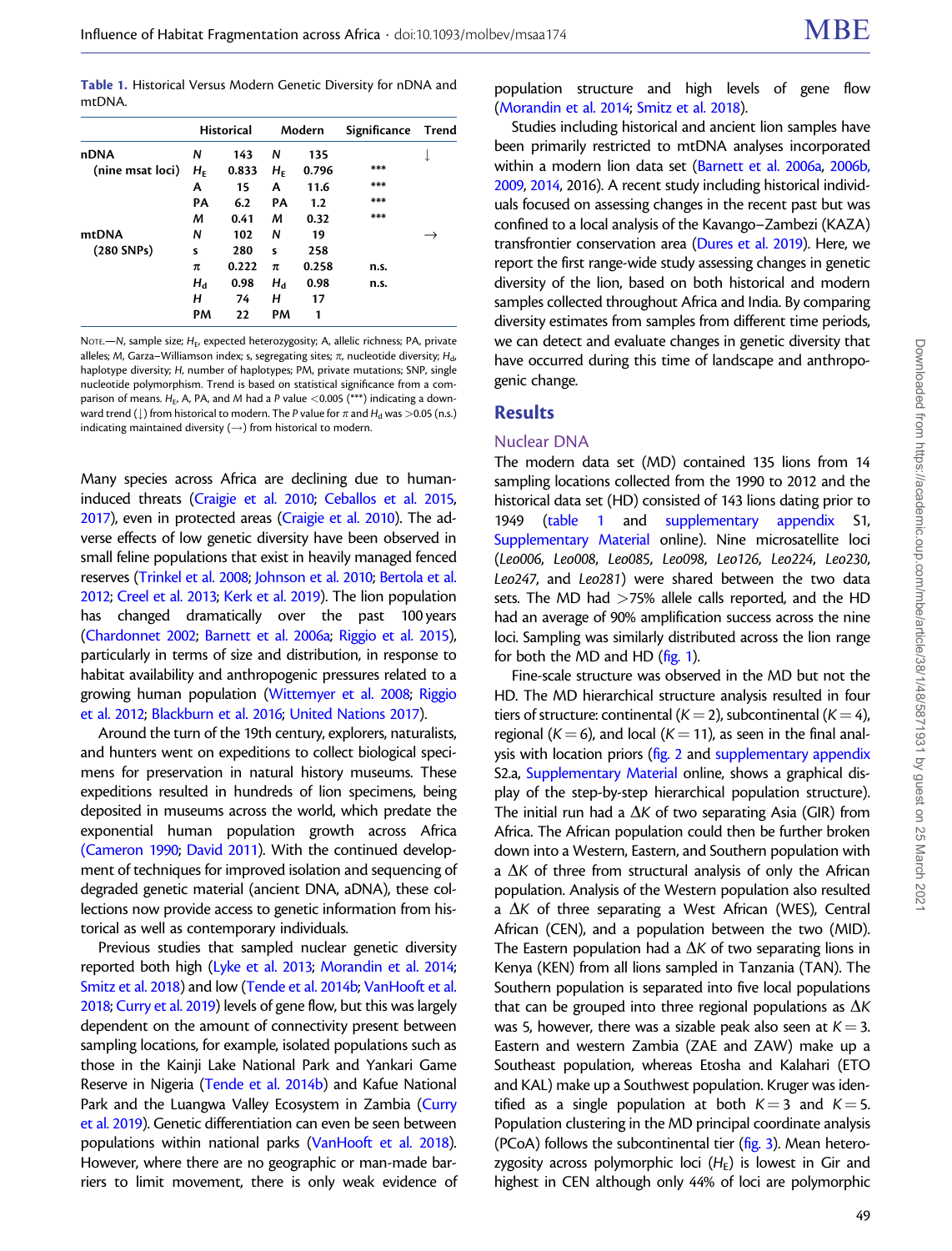<span id="page-2-0"></span>

FIG. 1. Map of lion sample locations. Dot size coincides with sample size for each location.



FIG. 2. The four tiers of modern lion population structure as determined by hierarchical structure analysis based on nine microsatellites. Groups are colored based on figure 1.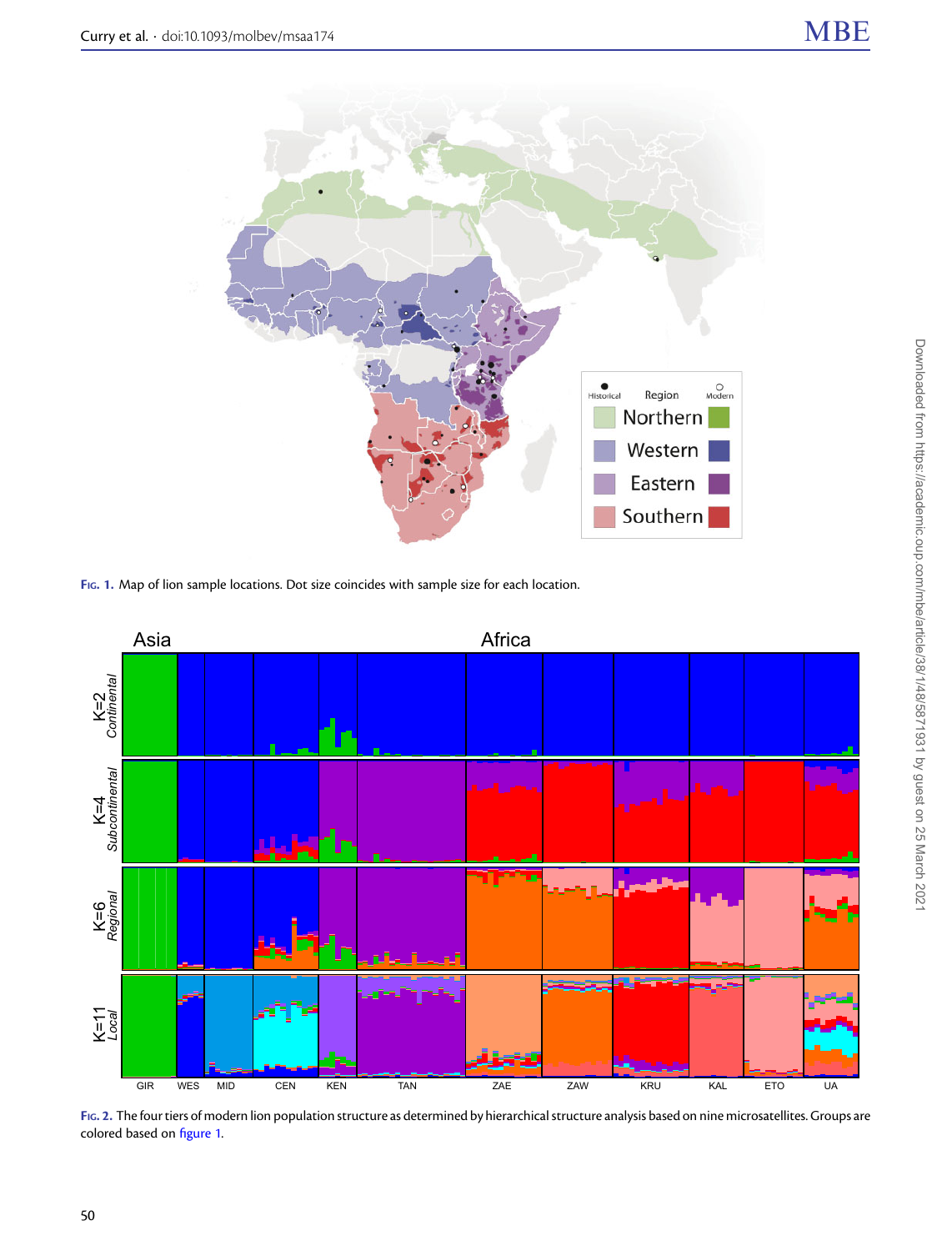

<span id="page-3-0"></span>



in this population (supplementary appendix S3, Supplementary Material online).

Bayesian clustering in STRUCTURE did not identify any population structure in the HD. Although  $\Delta K$  was also 2 for the initial run, individuals could not be assigned to meaningful populations (supplementary appendix S2.b, Supplementary Material online). Further evidence of this lack of structure was observed in the PCoA results (fig. 3). PCoA did not reveal any population clusters but did show weak evidence of isolation-by-distance (IBD; supplementary appendix S5, Supplementary Material online), indicating an admixed population.

A significant decrease (P value  $<$  0.005) from HD to MD was evident across diversity indices ([table 1\)](#page-1-0). Correcting for sample size through rarefaction, the HD has an allelic richness of 14.2 and private allelic richness of 4.6, higher than the MD at 11.3 and 1.7, respectively. The Garza–Williamson index (M) of the HD is 0.41 and the MD is 0.32.

#### Mitochondrial DNA

Results from mitochondrial analyses can be found in [table 1.](#page-1-0) There was no significant difference found between mtDNA nucleotide diversity ( $\pi$ ) and haplotype diversity ( $H_d$ ). The historical population had 74 haplotypes with 22 private mutations, whereas the modern population had 17 haplotypes with only 1 private mutation. Two haplotypes (Hap\_33 and Hap 66) are in both data sets. The low number of private mutations in the modern population was likely a result of the small number of mitogenomes compared with the historical population. Although we were able to obtain a large number of historical mitogenomes from museum samples, the number of modern mitogenomes was restricted to published data.

Mitochondrial genome analyses identified four major clades: Southern, Mixed, Eastern, and Western. Each clade was represented by at least one of the 19 modern lions. A Northern subclade was nested within the Western clade. Bootstrap values in the unrooted maximum likelihood (ML) tree ([fig. 4](#page-4-0)) indicating strong support for these four clades. The four clusters in the principal component analysis (PCA, supplementary appendix S6, Supplementary Material online) and the four main branches of the haplotype network (supplementary appendix S7, Supplementary Material online) also support these same four clades.

There are five conventionally recognized regions of Africa according to the United Nations geoscheme for Africa: Southern, Eastern, Western, Central, and Northern ([https://](https://unstats.un.org/unsd/methodology/m49/) [unstats.un.org/unsd/methodology/m49/](https://unstats.un.org/unsd/methodology/m49/)). The Southern clade includes the conventionally recognized regions of Southern Africa incorporating Botswana, South Africa, Namibia, and Zimbabwe. Haplotypes from Botswana and South Africa were present in both the Southern and the Mixed clades. The Mixed clade consists of haplotypes from the Southern, Eastern, and Western subcontinental groups.

The Western clade included countries in the conventionally recognized regions of Central and Western Africa including present-day Democratic Republic of Congo, Benin, Central African Republic, and Cameroon. The Eastern clade consists primarily of historical lions from British East Africa, specifically present-day Kenya, Tanzania and Uganda, and a modern lion from Somalia. Eastern haplotypes within the Western clade are from bordering countries suggesting gene flow between neighboring regions, which is in line with previously published patterns [\(Bertola et al. 2016](#page-7-0)).

The Mixed clade is intermediary, consisting of lions from Southern and Eastern Africa. Zambia and Malawi were found exclusively in the Mixed clade, whereas all other countries found in the Mixed clade are also within the Southern and/ or Western clades. The historical samples from the Congo Region (present day Republic of the Congo and Gabon) were assigned to the Western subcontinental group by convention [\(fig. 1\)](#page-2-0), but mitochondrial analyses consistently clustered them within the Southern and Mixed clades. The Congo Region is below the Congolese rainforests, a geographical barrier isolating it from West and Central Africa to the north. For the lion, the Congo Region is, therefore, closer to East and Southern Africa.

## **Discussion**

A century ago, the lion population consisted of closeproximity prides with enough overlapping movement to appear panmictic. Our comparison of nDNA and mtDNA data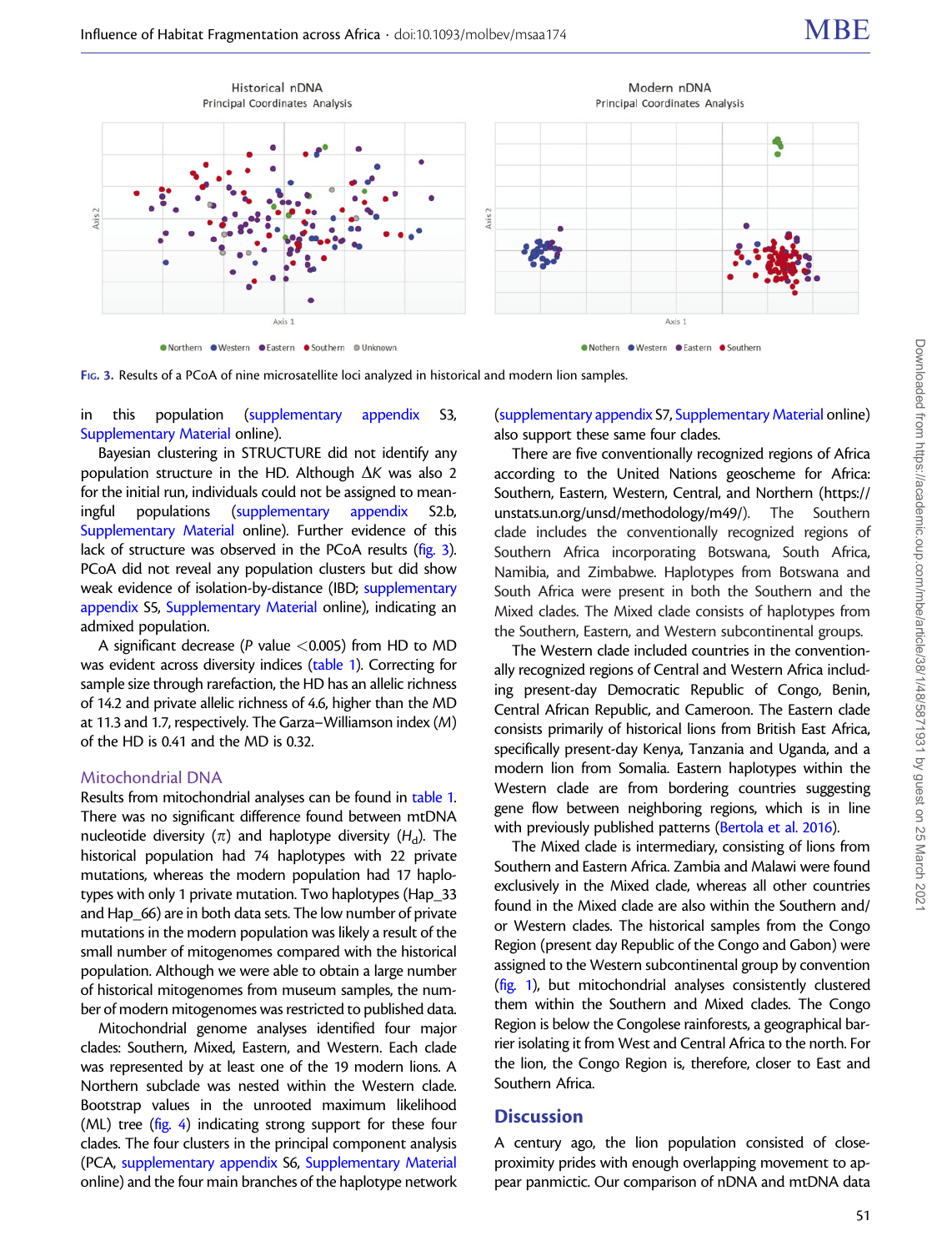<span id="page-4-0"></span>

FIG. 4. ML tree based on 280 variable sites in 121 lion mitogenomes showing nodes with >70% bootstrap support. Black dots denote the nodes of the four major clades. Arcs indicate clade boundaries. The gray dot denotes the nested Gir Forest clade. Color corresponds to sampling location according to conventionally recognized regions in [figure 1.](#page-2-0)

between historical and modern samples indicates the presence of substantial historical male-mediated gene flow and evidence of recent isolation of local subpopulations likely due to habitat fragmentation.

Although lions currently exhibit fine-scale population structure, the historical population lacked any apparent structure, suggesting lions acted as a panmictic population only a century ago. This result was supported by structure analysis and PCoA. The modern populations cluster into four subcontinental groups, which are not recovered in the historical population, even between Asia and Africa.

Four tiers of modern nuclear genetic structure were identified through hierarchical structure analysis. Continental structure separated Asia from Africa. The subcontinental tier identified three main groups in Africa: Western, Eastern, and Southern. This is consistent with previous studies that also observed strong differentiation between Africa and Asia

as well as subcontinental structure within Africa [\(Bertola et al.](#page-7-0) [2015,](#page-7-0) [2019;](#page-7-0) [Manuel et al. 2020](#page-8-0)). [Smitz et al. \(2018\)](#page-8-0) identified only two groups at the subcontinental scale; lack of identification of a Southern group was likely due to low sampling. The regional tier divides the Southern group into a Southwest, South, and Southeast group. The highest level of population structure was able to detect most sampling locations as in [Antunes et al. \(2008\)](#page-7-0). Only sampling locations in Tanzania were unable to be individually identified, similar to findings of [Smitz et al. \(2018\)](#page-8-0). Admixture was evident within local groups ([fig. 2,](#page-2-0)  $K = 11$ ) indicating recent gene flow. The UA group comprised individuals sampled within local groups that could not be assigned to a particular tier due to admixture. Other range-wide studies of lions have shown a similar localized structure pattern with individuals assigned to sampling populations with evidence of isolation-by-distance [\(Antunes et al. 2008;](#page-7-0) [Dubach et al. 2013](#page-8-0)). Although several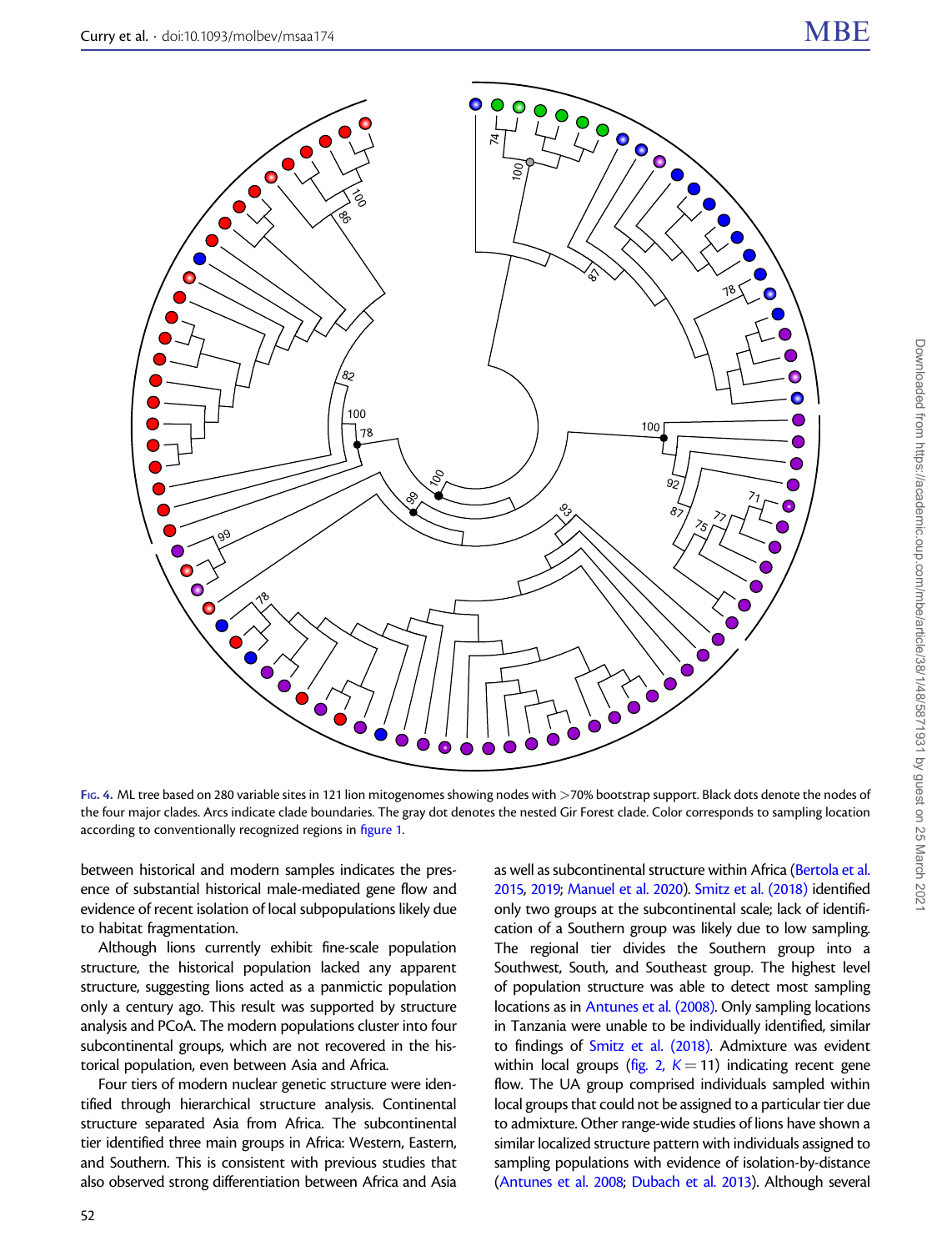previous studies on lion phylogeography did include historical samples [\(Barnett et al. 2006](#page-7-0)a, [2014](#page-7-0); [Bertola et al. 2016](#page-7-0); [Manuel](#page-8-0) [et al. 2020](#page-8-0)), they did not study the effect of sample age on derived population structure.

Habitat fragmentation restricts gene flow and often leads to loss of genetic diversity ([Fahrig 2003;](#page-8-0) [Delaney et al. 2010\)](#page-8-0). The KA–ZA transfrontier conservation area has seen a decrease in genetic and allelic diversity over the past century ([Dures et al. 2019\)](#page-8-0). Our study showed that, range-wide, there has been a significant decrease in nDNA diversity from the historical to the modern lion population [\(table 1\)](#page-1-0). Expected heterozygosity, allelic richness, and number of private alleles have all significantly decreased ( $P$  value <0.0005). Although there is evidence of a recent reduction in population size in both the historical and modern populations, both displaying an M value  $<$  0.67 [\(Garza and Williamson 2001;](#page-8-0) [table 1\)](#page-1-0), M is significantly lower in the modern population. This indicates that the reduction predates Africa's exponential human population growth, but the reduction has increased in the past century.

Given the strong signal differentiating the Asiatic and African lions in the analysis of modern populations, we predicted the historical lions from the Gir Forest National Park (NP) in India would cluster independently of the historical African lions. The PCoA, however, showed that the Gir Forest lions cluster together in the center of a single historical lion cluster ([fig. 3](#page-3-0)). Lions were at the brink of extinction in Asia at the beginning of the 20th century [\(Singh and Gibson 2011](#page-8-0)) when these samples were collected (1906–1929). Today there are over 500 lions in the Gir Forest NP ([Jhala et al. 2019](#page-8-0)). The historical and modern samples from the Gir Forest NP were collected before the peak of a recent bottleneck and its subsequent population restoration. Our comparisons document this severe bottleneck that resulted in low genetic diversity in Asia compared with Africa (supplementary appendix S3, Supplementary Material online) and demonstrate how diversity shared with the rest of the population is lost to a bottleneck. Habitat fragmentation leading to the isolation of subpopulations within Africa appears to be following the same trend as the Asiatic lion a century ago.

Historical and modern mtDNA show strikingly different patterns than nuclear data. Although nuclear diversity has decreased significantly, mtDNA diversity has remained constant over time ([table 1\)](#page-1-0). mtDNA is matrilineally inherited, and localized studies show that there is little or no femalemediated gene flow between subpopulations across Africa ([Tende et al. 2014a;](#page-9-0) [Curry et al. 2015,](#page-7-0) [2019](#page-7-0)). Female lions primarily remain with their natal pride, whereas males disperse ([Pusey et al. 1987;](#page-8-0) [Spong and Creel 2001](#page-9-0)). Therefore, pride structure can dictate mtDNA population structure. With females remaining close to their natal prides, habitat fragmentation will not greatly alter pride structure, thereby keeping mtDNA diversity constant over time. Accordingly, the distribution of modern haplotypes within clades  $(N = 17)$  is geographically consistent with historical haplotypes ( $N = 74$ ). The four major clades (Southern, Mixed, Eastern, and Western) geographically follow the

subcontinental groups identified by nDNA analysis (Southern, Eastern, Western, and Northern).

The Western clade includes lions from West and Central Africa as well as Asiatic lions. Previous studies have suggested that the Asiatic, West, and Central African lions should be grouped taxonomically ([Bauer et al. 2015](#page-7-0); [Bertola et al. 2016\)](#page-7-0). United States Fish and Wildlife Services recently updated the lion taxonomy under the Endangered Species Act to recognize these populations as the same subspecies, Panthera leo leo, and East and Southern Africa populations as Panthera leo melanochaita [\(USFWS 2015\)](#page-9-0). Our mitogenome results support this dichotomy, placing the Gir Forest NP lions within the Western clade in all analyses.

If unobstructed by geographic or artificial barriers, a male lion's home range can be hundreds to thousands of kilometer square [\(Stander 2006](#page-9-0); [Ngwenya et al. 2013;](#page-8-0) [Gatta 2016\)](#page-8-0) and can span different habitats [\(Bauer et al. 2003;](#page-7-0) [Lehmann et al.](#page-8-0) [2008;](#page-8-0) [Loveridge et al. 2009](#page-8-0)). However, the original range of the lion has been severely reduced as a direct result of the growing human population [\(Riggio et al. 2012](#page-8-0)) and changes in landuse, such as expansion of large-scale cultivation and increased movement of livestock into protected areas [\(Tumenta et al.](#page-9-0) [2013;](#page-9-0) [Masanja 2014;](#page-8-0) [Sogbohossou et al. 2014\)](#page-8-0). As lion habitat has become more fragmented and groups of prides become more isolated, gene flow is restricted, and subpopulations become more genetically distinguishable. The dichotomy between the historic nuclear and mitochondrial structure is indicative of male-mediated gene flow and female philopatry. This pattern is not as evident in the modern population because fragmentation has hindered the ability of males to migrate between increasingly isolated subpopulations.

The differences evident between the historical and modern lion populations have several important conservation implications. If left unattended, these subpopulations could become completely isolated leading to further differentiation and reduction in genetic diversity. Managing a species as a continuous population without a continuous habitat requires considerable resources. Lions currently reside in 28 countries whose different approaches to wildlife policy could complicate range-wide management ([Nyhus 2016\)](#page-8-0) and act as additional artificial barriers. Cooperative international management would be needed to restore historical levels of connectivity. Currently, the African Lion Working Group recommends using regional guidelines for sourcing lions for translocations ([ALWG 2016](#page-7-0)). Although mtDNA structure should still be considered, strict guidelines dictated by nDNA genetic similarities within regional populations may not be as critical for maintaining the population's genetic diversity if the goal is to reflect historical levels of gene flow. Rather, natural dispersal capability should be used as a guideline for selecting suitable source and target populations, although long-distance translocations, especially transcontinental translocations, are not recommended.

Connectivity is critical to enable gene flow between subpopulations to avoid the erosion of genetic diversity [\(Keyghobadi 2007](#page-8-0)). As an iconic flagship species, these results expose the influence of habitat fragmentation, potentially affecting hundreds of other species. We already are observing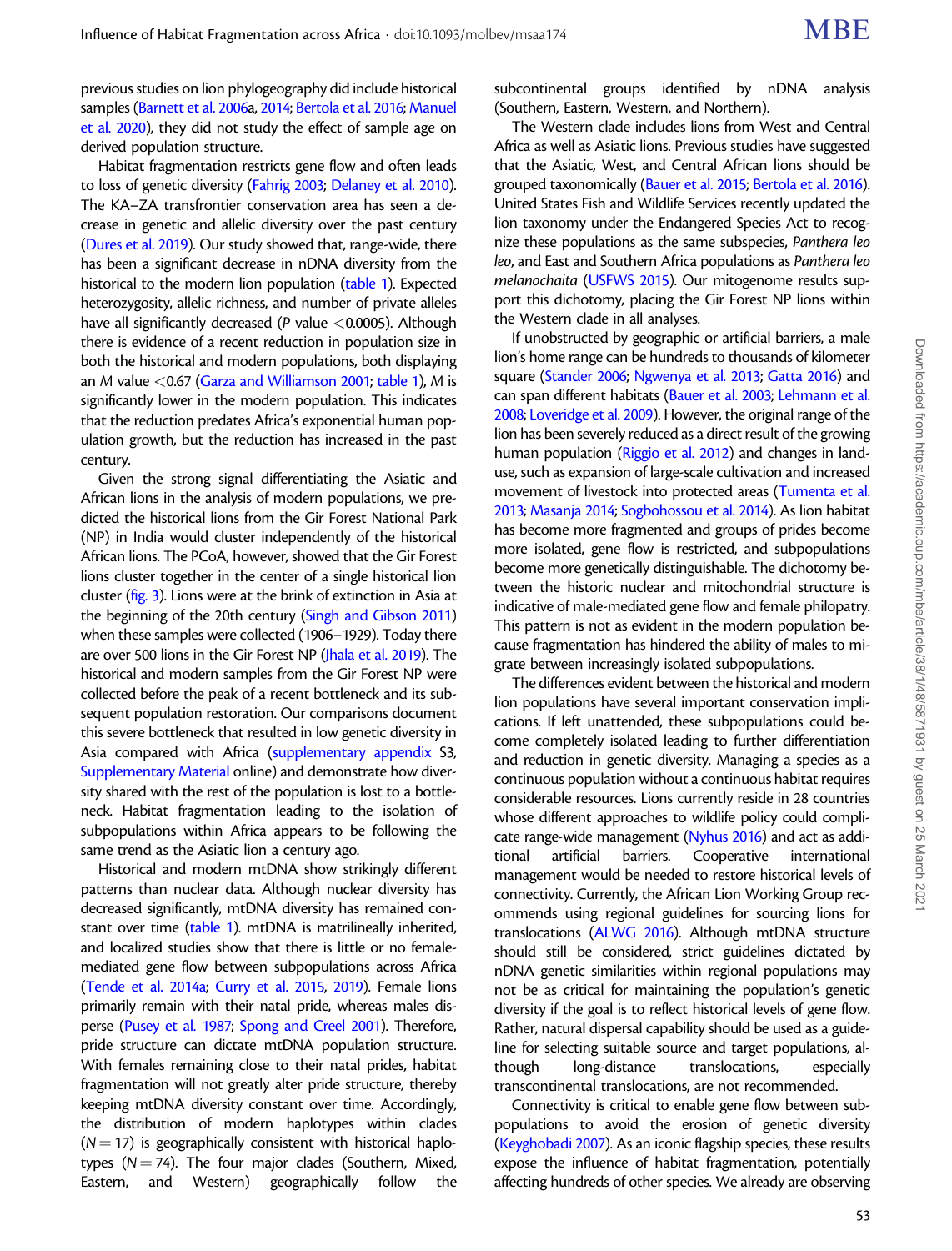the initial effects of this fragmentation on lions through increased nDNA structure and decreased nDNA diversity. Science-based management policies and informed stewardship can help mitigate the loss of nDNA diversity and continued preservation of mtDNA diversity. Intervention, ideally in the form of restoring and protecting natural wildlife corridors, is needed to increase gene flow between lion subpopulations and reduce the effects of habitat fragmentation.

## Materials and Methods

#### Nuclear Analysis

Biological material from 162 lions dating prior to 1949 was collected from museums [\(fig. 1](#page-2-0), supplementary appendix S9, Supplementary Material online) in the form of bone fragments, whole teeth or tooth fragments, nasal turbinate bones, and/or dried tissue. Microsatellite amplification was performed following protocols and procedures described in [Curry and Derr \(2019\)](#page-7-0) using their panel of microsatellite loci designed using historical samples having minimal linkage disequilibrium. Nine microsatellite loci (Leo006, Leo008, Leo085, Leo098, Leo126, Leo224, Leo230, Leo247, and Leo281) that had >75% allele call coverage across both the MD and the HD for all loci were employed in the final analyses. Only lions with known sampling date and location and >70% amplification success were used in downstream analyses. Sample preparation, DNA extraction and storage, PCR amplification, allele calling, and call verification followed protocols described in [Curry and Derr \(2019\).](#page-7-0) Further details are found in supplementary appendix S11, Supplementary Material online.

The MD consists of microsatellite allele calls from [Bertola](#page-7-0) [et al. \(2015\)](#page-7-0) (MD-1), [Driscoll et al. \(2002\)](#page-8-0) (MD-2), and [Curry](#page-7-0) [et al. \(2019\)](#page-7-0) (MD-3). Six additional lions were included from the African Wildlife Genomics collection at Texas A&M University (MD-4). These data sets were combined to expand sample size and range for structure analysis and population statistics as well as for direct comparison with the HD. Data calibration is needed when combining microsatellite allele calls from different studies [\(Ellis et al. 2011](#page-8-0)). Details on calibration of allele calls can be found in supplementary appendix S10, Supplementary Material online.

Nuclear diversity calculations were done using Arlequin v3.5 [\(Excoffier et al. 2005\)](#page-8-0), GenePop ([Rousset 2008](#page-8-0)), HPRare ([Kalinowski 2005\)](#page-8-0), and GenAlEx v6.5 [\(Peakall and Smouse](#page-8-0) [2012\)](#page-8-0). MD and HD were analyzed separately, and results were then compared. A comparison of means was used to determine statistical significance of differences between historical to modern metrics.

Knowing that population structure has been found regionally ([Antunes et al. 2008](#page-7-0); [Morandin et al. 2014;](#page-8-0) [Miller et al.](#page-8-0) [2015;](#page-8-0) [Bertola et al. 2016](#page-7-0); [Tensen 2016](#page-9-0); [VanHooft et al. 2018;](#page-9-0) [Smitz et al. 2018](#page-8-0)), we implemented a hierarchical strategy to uncover any hidden structure that may be lost when subpopulations are analyzed together [\(Coulon et al. 2008;](#page-7-0) [Noss](#page-8-0) [1990;](#page-8-0) [Balkenhol et al. 2014](#page-7-0)). STRUCTURE runs were performed on each of the full MD and HD data sets without priors for 15 iterations of K 1–15 for 100,000 Markov chain Monte Carlo replications with 10% burn-in. STRUCTURE was rerun for each population as determined through  $\Delta K$  values from STRUCTURE HARVESTER [\(Earl and vonHoldt 2012](#page-8-0)) with individuals assigned to populations based on Q scores from runs combined in CLUMPP [\(Jakobsson and Rosenberg](#page-8-0) [2007\)](#page-8-0). To determine structural tiers, this was continued until no additional population structure was found. Samples were assigned to the finest level of structure then run as a full population with location priors for 15 iterations of K 1–12. Runs were combined using CLUMPP ([Jakobsson and](#page-8-0) [Rosenberg 2007\)](#page-8-0) and visualized at each tier using DISTRUCT ([Rosenberg 2004\)](#page-8-0). To further look at structure patterns, a mantel test for IBD and PCoA were performed in GenAlEx v6.5 [\(Peakall and Smouse 2012\)](#page-8-0).

#### Mitochondrial Analysis

Only polymorphic sites found in the sequences generated in this study were used for downstream analyses. Conservative filtering was implemented to accommodate the higher error rate associated with DNA damage possible in older samples (Shapiro and Hofreiter 2012; [Templeton et al. 2013](#page-9-0); [Gorden](#page-8-0) [et al. 2018](#page-8-0)). However, conservative filtering in the historical mitogenomes may increase false negative variation present in the published, modern mitogenomes. Therefore, polymorphic sites found only in the published mitogenomes were excluded to reduce potential biases produced by differences in sequencing between studies.

Whole mitogenomes were assembled based on wholegenome sequencing of 155 samples (152 historical and 3 modern). Details on whole-genome sequencing, quality filtering, and single nucleotide polymorphism identification can be found in supplementary appendix S11, Supplementary Material online. After filtering, 102 historical lions and 3 modern lions were of sufficient quality for downstream analyses (NCBI Bioproject: PRJNA602714). Sixteen additional modern lion sequences from GenBank (KP001493-KP001506 [\[Bertola](#page-7-0) [et al. 2016\]](#page-7-0), KP202262 [[Davis et al. 2010\]](#page-8-0), KC834784 [\[Bagatharia et al. 2013\]\)](#page-7-0) were added for a total of 19 modern lions.

Mitochondrial diversity analyses of the multiple sequence alignment of 280 polymorphic sites were performed using PLINK v1.9 ([Purcell et al. 2007\)](#page-8-0), Arlequin v3.5 [\(Excoffier](#page-8-0) [et al. 2005\)](#page-8-0), and DnaSP v6 [\(Rozas et al. 2017\)](#page-8-0). PCA was performed using R package SNPRelate [\(Zheng et al. 2012](#page-9-0)) through calculation of eigenvectors and visualized using the plot3D function in the rgl R package. A median-joining haplotype network was created using POPArt [\(Bandelt et al.](#page-7-0) [1999\)](#page-7-0) and an unrooted ML tree was inferred in RAxML using a rapid bootstrap with 1000 replicates evaluated under the  $GTR + GAMMA + I$  substitution model [\(Stamatakis 2014](#page-9-0)).

## Supplementary Material

Supplementary data are available at Molecular Biology and Evolution online.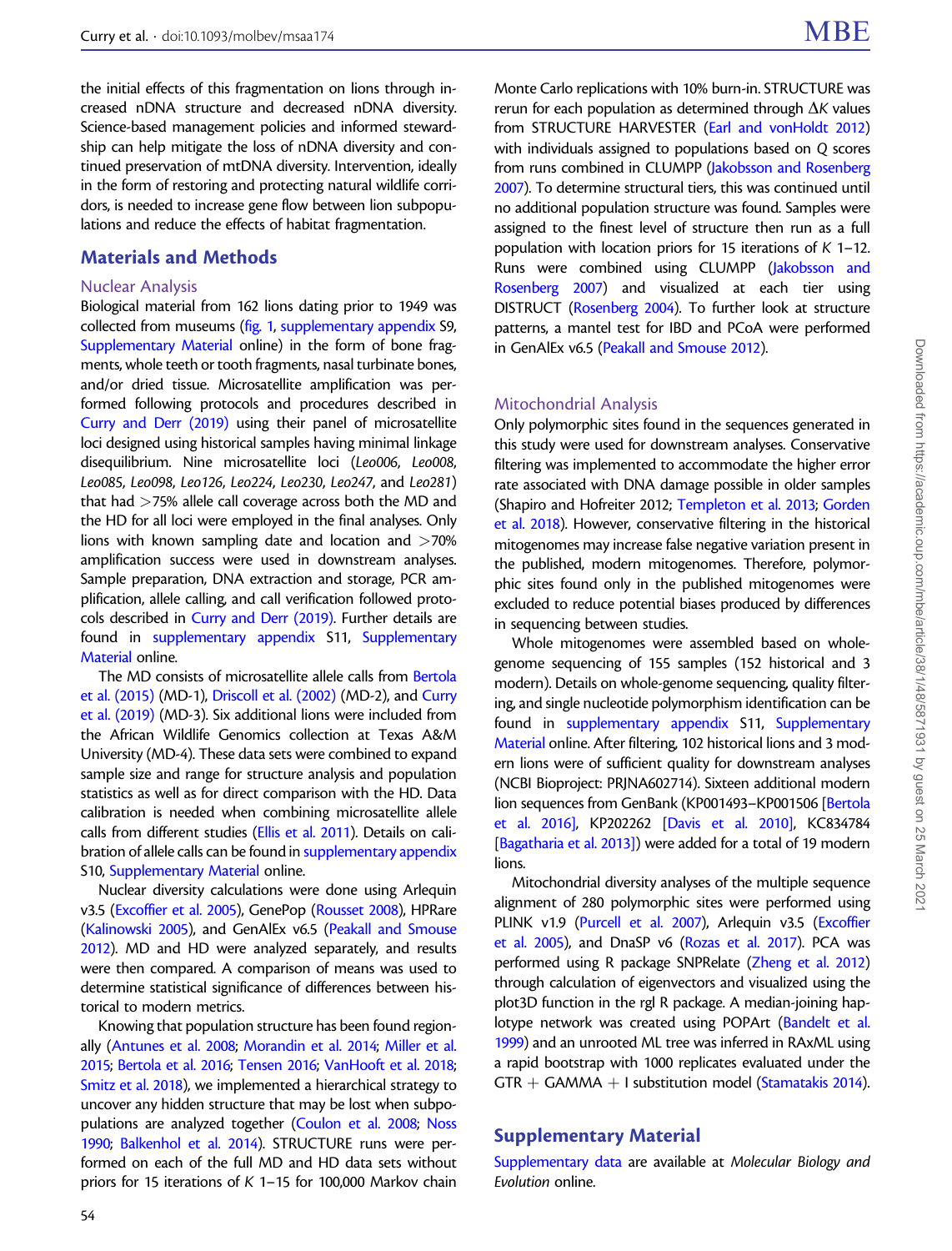# <span id="page-7-0"></span>Acknowledgments

We extend our deepest appreciation to the natural history museums that allowed us to sample their collections: American Museum of Natural History, Carnegie Museum of Natural History, Field Museum of Natural History, Kansas University Natural History Museum, Natural History Museum of Los Angeles County, Naturalis Biodiversity Center, Royal Belgian Institute of Natural Sciences, Swedish Royal Museum of Natural History, The Museum of Vertebrate Zoology at Berkeley, Yale Peabody Museum, and Zoological Museum Amsterdam. Additionally, we are grateful to Dr Hans de Iongh and Dr Klaas Vrieling for their assistance in the procurement of data and samples. A special thank you goes to the laboratory personnel at the DNA Technologies Core Laboratory at Texas A&M University for their assistance during laboratory procedures and analysis. This project was made possible in part by the Texas A&M University College of Veterinary Medicine Trainee Grant, Dallas Safari Club, Dallas Safari Club Foundation, Safari Club International Foundation, Houston Safari Club Foundation Dan L. Duncan Scholarship Award Program, the Explorer's Club Exploration Fund, the Boore Family Foundation, Curry Family donations, and all the generous backers of the Experiment.com Cat Challenge.

## References

- Allendorf FW, Luikart G, Aitken SN. 2013. Conservation and the genetics of populations. 2nd ed. West Sussex (UK): John Wiley & Sons, Ltd.
- ALWG. 2016. Proposed ALWG statement on genetic considerations for translocations involving African lions. Available from: [https://www.](https://www.africanliongroup.org/resources) [africanliongroup.org/resources.](https://www.africanliongroup.org/resources) Accessed July 20, 2020.
- Antunes A, Troyer JL, Roelke ME, Pecon-Slattery J, Packer C, Winterbach C, Winterbach H, Hemson G, Frank L, Stander P, et al. 2008. The evolutionary dynamics of the lion Panthera leo revealed by host and viral population genomics. PLoS Genet. 4(11):e1000251.
- Bagatharia SB, Joshi MN, Pandya RV, Pandit AS, Patel RP, Desai SM, Sharma A, Panchal O, Jasmani FP, Saxena AK. 2013. Complete mitogenome of Asiatic lion resolves phylogenetic status within Panthera. BMC Genomics. 14(1):572.
- Balkenhol N, Holbrook JD, Onorato D, Zager P, White C, Waits LP. 2014. A multi-method approach for analyzing hierarchical genetic structures: a case study with cougars Puma concolor. Ecography (Cop.) 37(6):552–563.
- Bandelt HJ, Forster P, Röhl A. 1999. Median-joining networks for inferring intraspecific phylogenies. Mol Biol Evol. 16(1):37–48.
- Barnett R, Shapiro B, Barnes I, Ho SYW, Burger J, Yamaguchi N, Higham TFG, Wheeler HT, Rosendahl W, Sher AV, et al. 2009. Phylogeography of lions (Panthera leo ssp.) reveals three distinct taxa and a late Pleistocene reduction in genetic diversity. Mol Ecol. 18(8):1668–1677.
- Barnett R, Yamaguchi N, Barnes I, Cooper A. 2006a. The origin, current diversity and future conservation of the modern lion (Panthera leo). Proc R Soc B. 273(1598):2119–2125.
- Barnett R, Yamaguchi N, Barnes I, Cooper A. 2006b. Lost populations and preserving genetic diversity in the lion Panthera leo: implications for its ex situ conservation. Conserv Genet. 7(4):507–514.
- Barnett R, Yamaguchi N, Shapiro B, Ho SYW, Barnes I, Sabin R, Werdelin L, Cuisin J, Larson G. 2014. Revealing the maternal demographic history of Panthera leo using ancient DNA and a spatially explicit genealogical analysis. BMC Evol Biol. 14(1):70.
- Bauer H, Chapron G, Nowell K, Henschel P, Funston P, Hunter LTB, Macdonald DW, Packer C. 2015. Lion (Panthera leo) populations are declining rapidly across Africa, except in intensively managed areas. Proc Natl Acad Sci U S A. 112(48):1–8.
- Bauer H, de Iongh HH, Di Silvestre I. 2003. Lion (Panthera leo) social behaviour in the West and Central African savannah belt. Mamm Biol. 68(4):239–243.
- Bertola LD, Jongbloed H, Gaag KJ, Van Der Knijff PD, Yamaguchi N, Hooghiemstra H, Henschel P, White PA, Driscoll CA, Tende T, et al. 2016. Phylogeographic patterns in Africa and high resolution delineation of genetic clades in the lion (Panthera leo). Sci Rep.  $6(1):1-11.$
- Bertola LD, Tensen L, van Hooft P, White PA, Driscoll CA, Henschel P, Caragiulo A, Dias-Freedman I, Sogbohossou EA, Tumenta PN, et al. 2015. Autosomal and mtDNA markers affirm the distinctiveness of lions in west and central Africa. PLoS One. 10(10):e013797[5.](http://dx.plos.org/10.1371/journal.pone.0137975)
- Bertola LD, Vermaat M, Lesilau F, Chege M, Tumenta P, Sogbohossou E, Bauer H, Patterson B, White P, de Iongh H, et al. 2019. Whole genome sequencing and the application of a SNP panel reveal primary evolutionary lineages and genomic diversity in the lion (Panthera leo). BioRxiv 1–28.<http://dx.doi.org/10.1101/814103>.
- Bertola LD, Vrieling K, de Iongh HH. 2012. Conservation genetics of the lion: new approaches to species conservation. Genetic diversity: new research. United Kingdom: Nova Biomedical. p. 61–82.
- Blackburn S, Hopcraft JGC, Ogutu JO, Matthiopoulos J, Frank L, Singh N. 2016. Human-wildlife conflict, benefit sharing and the survival of lions in pastoralist community-based conservancies. J Appl Ecol. 53(4):1195–1205.
- Borrell JS, Wang N, Nichols RA, Buggs R. 2018. Genetic diversity maintained among fragmented populations of a tree undergoing range contraction. Heredity (Edinburgh) 121(4):304–318.
- Cameron R. 1990. A concise economic history of the world: from paleolithic times to the present. New York: Oxford University Press.
- Casas-Marce M, Marmesat E, Soriano L, Martínez-Cruz B, Lucena-Perez M, Nocete F, Rodríguez-Hidalgo A, Canals A, Nadal J, Detry C, et al. 2017. Spatiotemporal dynamics of genetic variation in the Iberian lynx along its path to extinction reconstructed with ancient DNA. Mol Biol Evol. 34(11):2893–2907.
- Ceballos G, Ehrlich PR, Barnosky AD, García A, Pringle RM, Palmer TM. 2015. Accelerated modern human-induced species losses: entering the sixth mass extinction. Sci Adv. 1(5):e1400253..
- Ceballos G, Ehrlich PR, Dirzo R. 2017. Biological annihilation via the ongoing sixth mass extinction signaled by vertebrate population losses and declines. Proc Natl Acad Sci U S A. 114(30):E6089–E6096.
- Chardonnet P. 2002. Conservation of the African lion: contribution to a status survey. International Foundation for the Conservation of Wildlife. Fr Conserv Force, USA (September). p. 102–171.
- Coulon A, Fitzpatrick JW, Bowman R, Stith BM, Makarewich CA, Stenzler LM, Lovette IJ. 2008. Congruent population structure inferred from dispersal behaviour and intensive genetic surveys of the threatened Florida scrub-jay (Aphelocoma cœrulescens). Mol Ecol. 17(7):1685–1701.
- Craigie ID, Baillie JEM, Balmford A, Carbone C, Collen B, Green RE, Hutton JM. 2010. Large mammal population declines in Africa's protected areas. Biol Conserv. 143(9):2221–2228.
- Creel S, Becker MS, Durant SM, M'Soka J, Matandiko W, Dickman AJ, Christianson D, Dröge E, Mweetwa T, Pettorelli N, et al. 2013. Conserving large populations of lions—the argument for fences has holes. Ecol Lett. 16(11):1413.
- Crooks KR, Burdett CL, Theobald DM, King SRB, Di Marco M, Rondinini C, Boitani L. 2017. Quantification of habitat fragmentation reveals extinction risk in terrestrial mammals. Proc Natl Acad Sci U S A. 114(29):7635–7640.
- Curry CJ, Derr JN. 2019. Development of lion MiniSTRs for use with modern and historical DNA samples. African J Wildl Res. 49(1):64–74.
- Curry CJ, White PA, Derr JN. 2015. Mitochondrial haplotype diversity in Zambian lions: bridging a gap in the biogeography of an iconic species. PLoS One. 10(12):e0143827.
- Curry CJ, White PA, Derr JN. 2019. Genetic analysis of African lions (Panthera leo) in Zambia support movement across anthropogenic and geographical barriers. PLoS One. 14(5):e0217179.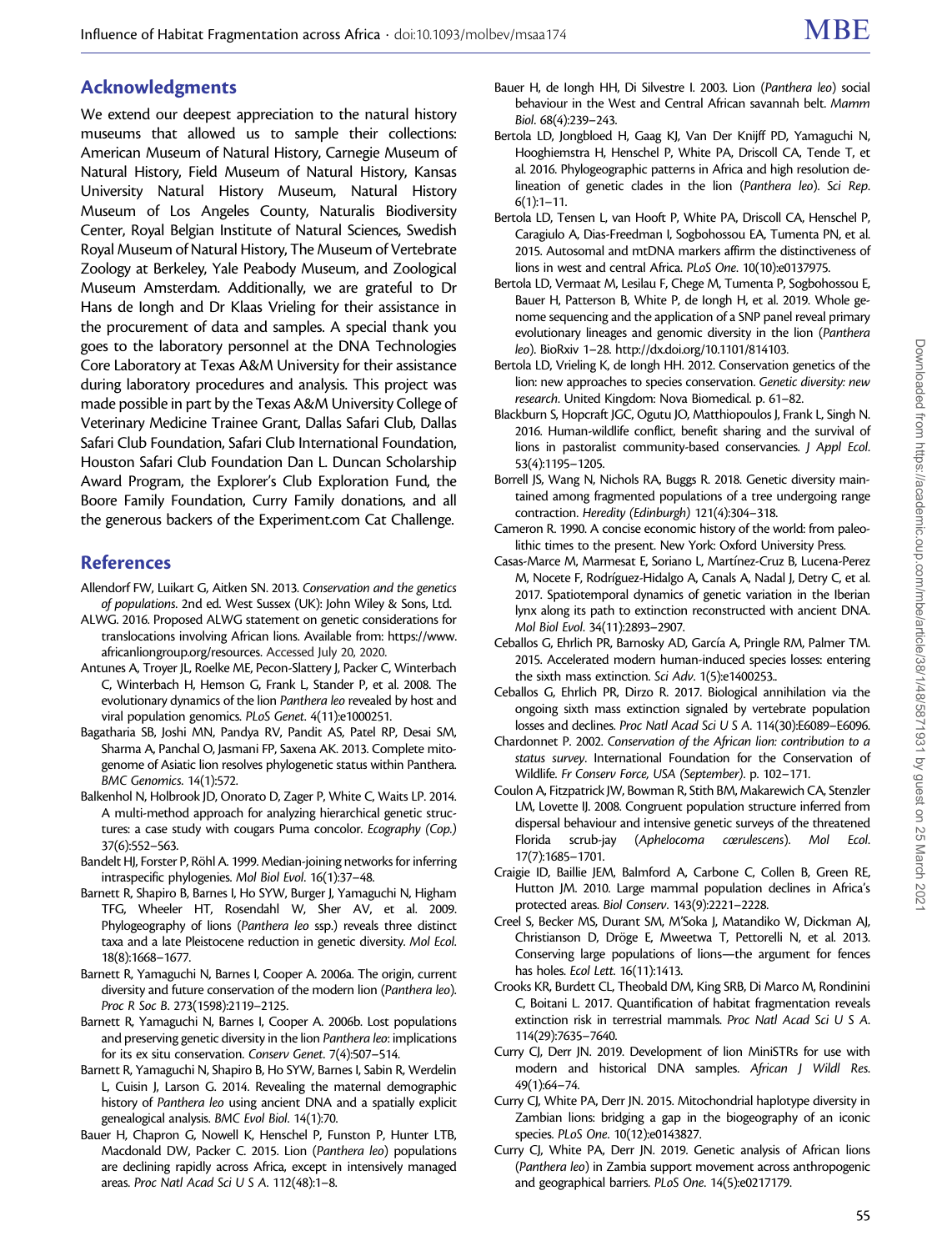- <span id="page-8-0"></span>David S. 2011. Slavery and the "Scramble for Africa." BBC Hist. Available from: [http://www.bbc.co.uk/history/british/abolition/scramble\\_for\\_](http://www.bbc.co.uk/history/british/abolition/scramble_for_africa_article_01.shtml) [africa\\_article\\_01.shtml](http://www.bbc.co.uk/history/british/abolition/scramble_for_africa_article_01.shtml)
- Davis BW, Li G, Murphy WJ. 2010. Supermatrix and species tree methods resolve phylogenetic relationships within the big cats, Panthera (Carnivora: Felidae). Mol Phylogenet Evol. 56(1):64–76.
- Delaney KS, Riley SPD, Fisher RN. 2010. A rapid, strong, and convergent genetic response to urban habitat fragmentation in four divergent and widespread vertebrates. PLoS One. 5(9):e12767.
- Driscoll CA, Menotti-Raymond M, Nelson G, Goldstein D, O'Brien SJ. 2002. Genomic microsatellites as evolutionary chronometers: a test in wild cats. Genome Res. 12(3):414–423.
- Dubach JM, Briggs MB, White PA, Ament BA, Patterson BD. 2013. Genetic perspectives on "Lion Conservation Units" in Eastern and Southern Africa. Conserv Genet. 14(4):741–755.
- Dures SG, Carbone C, Loveridge AJ, Maude G, Midlane N, Aschenborn O, Gottelli D. 2019. A century of decline: loss of genetic diversity in a southern African lion-conservation stronghold. Divers Distrib. 25(6):870–810.
- Earl DA, vonHoldt BM. 2012. STRUCTURE HARVESTER: a website and program for visualizing STRUCTURE output and implementing the Evanno method. Conserv Genet Resour. 4(2):359–361.
- Ellis JS, Gilbey J, Armstrong A, Balstad T, Cauwelier E, Cherbonnel C, Consuegra S, Coughlan J, Cross TF, Crozier W, et al. 2011. Microsatellite standardization and evaluation of genotyping error in a large multi-partner research programme for conservation of Atlantic salmon (Salmo salar L.). Genetica 139(3):353–367.
- Excoffier L, Laval G, Schneider S. 2005. Arlequin (version 3.0): an integrated software package for population genetics data analysis. Evol Bioinform Online. 1:117693430500100–117693430500150.
- Fahrig L. 2003. Effects of habitat fragmentation on biodiversity. Annu Rev Ecol Evol Syst. 34(1):487–515.
- Garza JC, Williamson EG. 2001. Detection of reduction in population size using data from microsatellite loci. Mol Ecol. 10(2):305–318.
- Gatta M. 2016. Population structure, home ranges and movement of Nairobi National Park lions (Panthera leo melanochaita) in relation to livestock depredation [MSc Thesis]. Leiden, Netherlands: Leiden University.
- Gorden EM, Sturk-Andreaggi K, Marshall C. 2018. Repair of DNA damage caused by cytosine deamination in mitochondrial DNA of forensic case samples. Forensic Sci Int Genet. 34(February):257–264.
- Jakobsson M, Rosenberg NA. 2007. CLUMPP: a cluster matching and permutation program for dealing with label switching and multimodality in analysis of population structure. Bioinformatics 23(14):1801–1806.
- Jhala YV, Banerjee K, Chakrabarti S, Basu P, Singh K, Dave C, Gogoi K. 2019. Asiatic lion: ecology, economics, and politics of conservation. Front Ecol Evol. 7(Aug):1–21.
- Johnson WE, Onorato DP, Roelke ME, Land ED, Cunningham M, Belden RC, McBride R, Jansen D, Lotz M, Shindle D, et al. 2010. Genetic restoration of the Florida panther. Science 329(5999):1641–1645.
- Kalinowski ST. 2005. HP-RARE 1.0: a computer program for performing rarefaction on measures of allelic richness. Mol Ecol Notes. 5(1):187–189.
- Kerk M, Onorato DP, Hostetler JA, Bolker BM, Oli MK. 2019. Dynamics, persistence, and genetic management of the endangered Florida panther population. Wildl Monogr. 203(1):3–35.
- Keyghobadi N. 2007. The genetic implications of habitat fragmentation for animals. Can J Zool. 85(10):1049–1064.
- Lehmann MB, Funston PJ, Owen CR, Slotow R. 2008. Home range utilisation and territorial behaviour of lions (Panthera leo) on Karongwe Game Reserve, South Africa. PLoS One. 3(12):e3998.
- Leigh DM, Hendry AP, Vázquez-Domínguez E, Friesen VL. 2019. Estimated six per cent loss of genetic variation in wild populations since the industrial revolution. Evol Appl. 12(8):1505–1512.
- Loveridge AJ, Valeix M, Davidson Z, Murindagomo F, Macdonald DW. 2009. Changes in home range size of African lions in relation to pride size and prey biomass in a semi-arid savanna. Ecography 32(6):953–962.
- Lyke MM, Dubach J, Briggs MB. 2013. A molecular analysis of African lion (Panthera leo) mating structure and extra-group paternity in Etosha National Park. Mol Ecol. 22(10):2787–2796.
- Manuel MD, Barnett R, Sandoval-Velasco M, Yamaguchi N, Vieira FG, Mendoza LZ, Shiping L, Martin MD, Sinding M-H, Mak SST, et al. 2020. The evolutionary history of extinct and living lions. Proc Natl Acad Sci U S A. 117(20):10927–10934.
- Martínez-Cruz B, Godoy JA, Negro JJ. 2007. Population fragmentation leads to spatial and temporal genetic structure in the endangered Spanish imperial eagle. Mol Ecol. 16(3):477–486.
- Masanja GF. 2014. Human population growth and wildlife extinction in Ugalla ecosystem, Western Tanzania. J Sustain Dev Stud. 5(2):192–217.
- Miller SM, Harper CK, Bloomer P, Hofmeyr J, Funston PJ. 2015. Fenced and fragmented: conservation value of managed metapopulations. PLoS One. 10(12):e0144605.
- Morandin C, Loveridge AJ, Segelbacher G, Elliot N, Madzikanda H, Macdonald DW, Höglund J. 2014. Gene flow and immigration: genetic diversity and population structure of lions (Panthera leo) in Hwange National Park, Zimbabwe. Conserv Genet. 15(3):697–706.
- Newmark WD. 2008. Isolation of African protected areas. Front Ecol Environ. 6(6):321–328.
- Ngwenya MM, Mkandhla NM, Muzvondiwa JV. 2013. A comparison of lion home range sizes in two management blocks in a semi-arid savannah National Park of Zimbabwe. Int J Sci Res. 2(2):388–396.
- Noss RF. 1990. Indicators for monitoring biodiversity: a hierarchical approach. Conserv Biol. 4(4):355–364.
- Nyhus PJ. 2016. Human–wildlife conflict and coexistence. Annu Rev Environ Resour. 41(1):143–171.
- Peakall R, Smouse PE. 2012. GenALEx 6.5: genetic analysis in excel. Population genetic software for teaching and research: an update. Bioinformatics 28(19):2537–2539.
- Purcell S, Neale B, Todd-Brown K, Thomas L, Ferreira MAR, Bender D, Maller J, Sklar P, de Bakker PIW, Daly MJ, et al. 2007. PLINK: a tool set for whole-genome association and population-based linkage analyses. Am J Hum Genet. 81(3):559–575.
- Pusey AE, Packer C, Erhoff-Mulder MB. 1987. The evolution of sex-biased dispersal in lions. Behaviour 101(4):275–310.
- Reed DH, Frankham R. 2003. Correlation between fitness and genetic diversity. Conserv Biol. 17(1):230–237.
- Riggio J, Caro T, Dollar L, Durant SM, Jacobson AP, Kiffner C, Pimm SL, van Aarde RJ. 2015. Lion populations may be declining in Africa but not as Bauer et al. suggest. Proc Natl Acad Sci U S A. 113(2):201521506.
- Riggio J, Jacobson A, Dollar L, Bauer H, Becker M, Dickman A, Funston P, Groom R, Henschel P, Iongh HD, et al. 2012. The size of savannah Africa: a lion's (Panthera leo) view. Biodivers Conserv. 22(1):17–35.
- Rosenberg NA. 2004. DISTRUCT: a program for the graphical display of population structure. Mol Ecol Notes. 4(1):137–138.
- Rousset F. 2008. GENEPOP'007: a complete re-implementation of the GENEPOP software for Windows and Linux. Mol Ecol Resour. 8(1):103–106.
- Rozas J, Ferrer-Mata A, Sanchez-DelBarrio JC, Guirao-Rico S, Librado P, Ramos-Onsins SE, Sanchez-Gracia A. 2017. DnaSP 6: DNA sequence polymorphism analysis of large data sets. Mol Biol Evol. 34(12):3299–3302.
- Shapiro B, Hofreiter M. 2012. Ancient DNA. New York: Springer Science þ Business Media, LLC.
- Singh HS, Gibson L. 2011. A conservation success story in the otherwise dire megafauna extinction crisis: the Asiatic lion (Panthera leo persica) of Gir forest. Biol Conserv. 144(5):1753–1757.
- Smitz N, Jouvenet O, Ligate FA, Crosmary W-G, Ikanda D, Chardonnet P, Fusari A, Meganck K, Gillet F, Melletti M, et al. 2018. A genome-wide data assessment of the African lion (Panthera leo) population genetic structure in Tanzania. PLoS One. 13(11):e0205395.
- Sogbohossou EA, Bauer H, Loveridge A, Funston PJ, De Snoo GR, Sinsin B, De Iongh HH. 2014. Social structure of lions (Panthera leo) is affected by management in Pendjari Biosphere Reserve, Benin. PLoS One. 9(1):e84674.